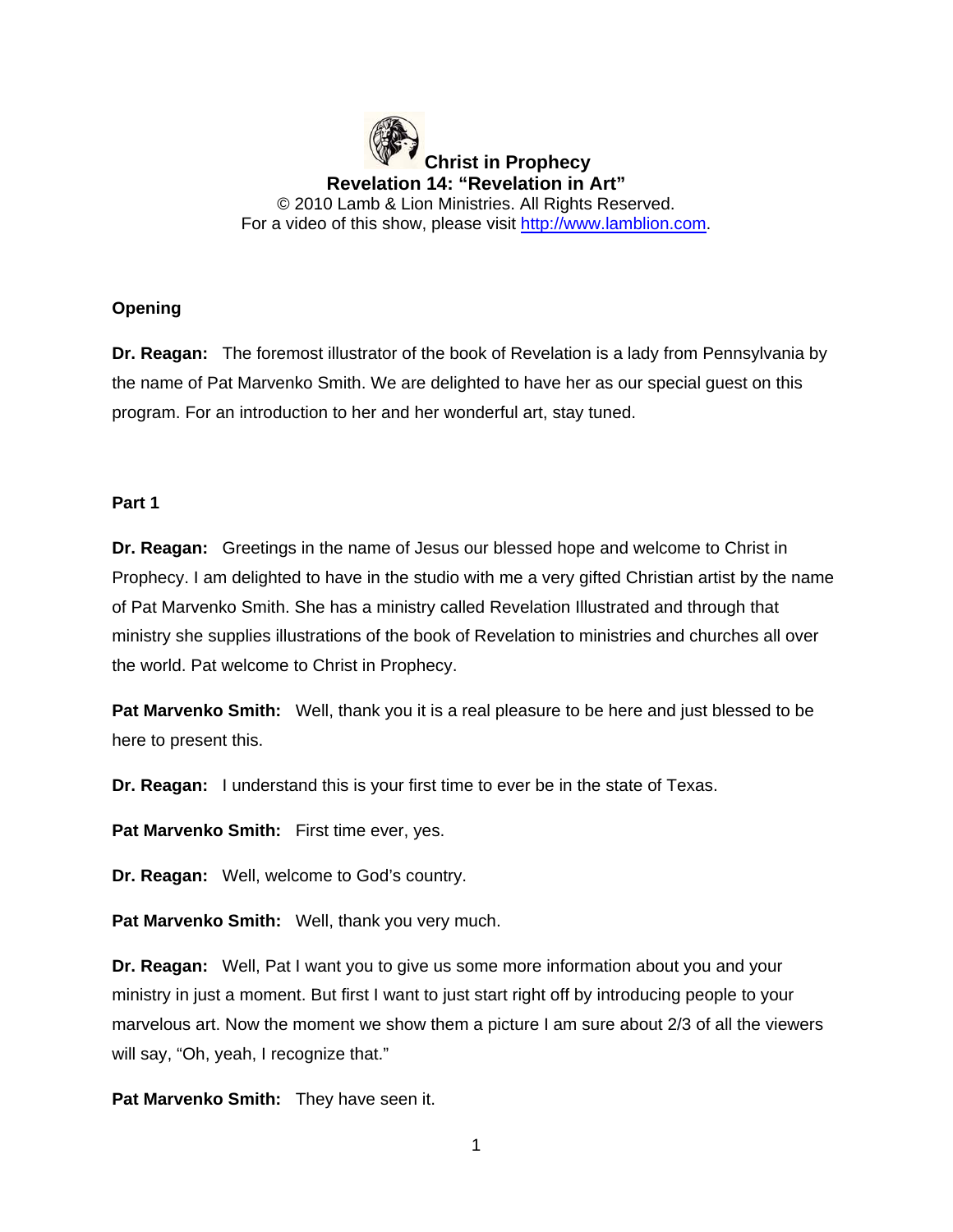**Dr. Reagan:** Because your pictures have been distributed so far and wide all over the world by so many ministries.

### **Pat Marvenko Smith:** Praise God.

**Dr. Reagan:** But they will not know that you are the one who painted them. On the other hand there is going to be some people watching who have never seen your pictures. So I want to introduce everybody to your art right up front and I want to do so by having you explain to us my favorite of all your pictures and that is one that you drew of the Throne Room of God based upon Revelation 4 and 5.

## **Pat Marvenko Smith:** Yes.

**Dr. Reagan:** Tell us about that picture.

**Pat Marvenko Smith:** This picture is such an amazing view of the throne scene in Heaven when the apostle John is taken up through the door in the book of Revelation. And he sees the throne surrounded by emerald what looked like a rainbow like an emerald and carnelian which we know are a green and red stone and these things are so symbolic. But on each side there are the elders and the creatures around the throne, the seven bowls of the seven spirits. And there it is just an awesome picture to imagine, when you read it, it is so hard for people to imagine especially the creatures with all the eyes, and it sounds so strange. But to illustrate it was another thing it was very strange to illustrate that, so...

**Dr. Reagan:** Was this one of your earliest illustrations?

**Pat Marvenko Smith:** This is one of the earlier ones, yes. And can I just tell a quick story about how, what happened to me when I was doing this?

#### **Dr. Reagan:** Okay.

**Pat Marvenko Smith:** Something really amazing, when I started to do this picture I wanted some kind of, beside the Scripture to inspire me. I fill, when I illustrate I like to use music, I went to the library to find classical music or something to listen to and I brought home a CD or I think at the time it was only a record, because this was a while ago. And I put it on, it was Handel's *Messiah* and I had no idea, I really had no idea it was so long ago, I had no idea that Handel used much of Revelation in his *Messiah*. And I started illustrating with faces of all these little tiny angels and they were signing and here is the Handel's *Messiah* saying, "Worthy is the Lamb."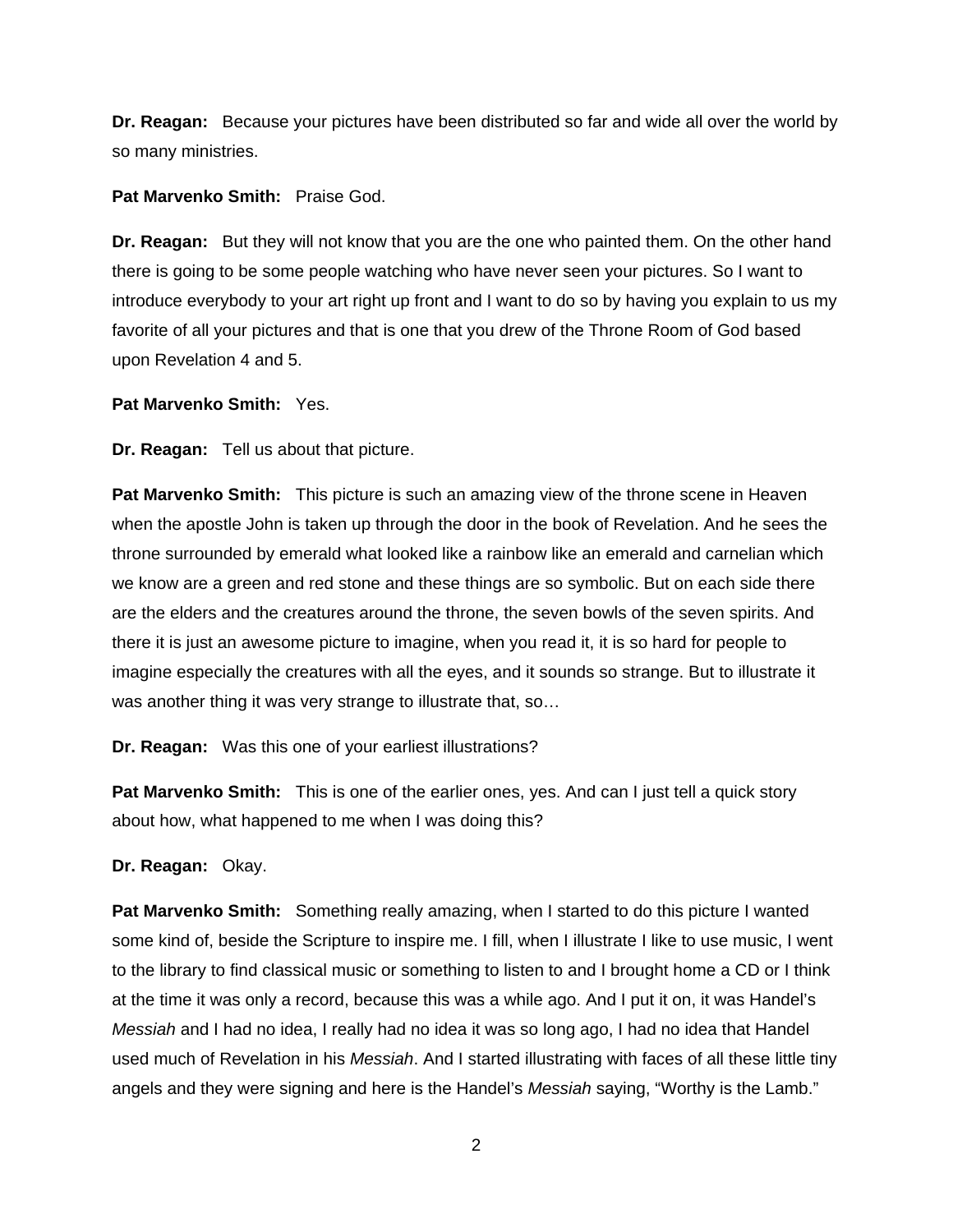And using the exact scripture that I was illustrating, I just got chills I knew that the Lord was inspiring me at that point.

**Dr. Reagan:** Well those are some of the greatest scenes of worship in all the Bible, in Revelation 4 & 5.

**Pat Marvenko Smith:** Absolutely.

**Dr. Reagan:** And this one, as we say in Texas, it blessed my socks off, and continues to do so to this day.

**Pat Marvenko Smith:** Praise God.

**Dr. Reagan:** I can hardly wait until the day I am able to personally see this glorious throne room. Well I just want you to take a moment now to tell us what was your motivation to start illustrating the book of Revelation? Nobody else has ever done this, I mean illustrated all the way through, maybe a few pictures here or there. What motivated you to do that?

**Pat Marvenko Smith:** I was actually it was necessity is the mother of invention. I was asked to teach a Sunday school class. I had actually I had recently rededicated my life and talents to the Lord after growing up in the church and I felt I needed a closer walk with the Lord. I rededicated my life and my talents and that is an important thing to do. I asked Him to use what He had gifted me with for His glory. And I thought I am going to get a call, because I have been a commercial artist for all my adult life and I thought I was going to get a commission from maybe a Christian publishers or whatever. But I was asked to teach a Sunday school class at our church. And I hesitated about that because it was for teenagers, and I wasn't sure I could teach teenagers. At the time my kids were only 6 or 7 years old so I wasn't sure I could deal with teenagers. But I took the class and the first thing they wanted to study was Revelation.

**Dr. Reagan:** Oh, my.

**Pat Marvenko Smith:** Of course, naive that I was I said, "Sure we'll see what we can do." I started to read through it and realized that it such a visual book. It is actually one vision after another.

**Dr. Reagan:** Exactly.

**Pat Marvenko Smith:** And each vision contains the message so I was able to visualize that as I was reading it so clearly in my mind as a visual person. And I realized I needed to get visual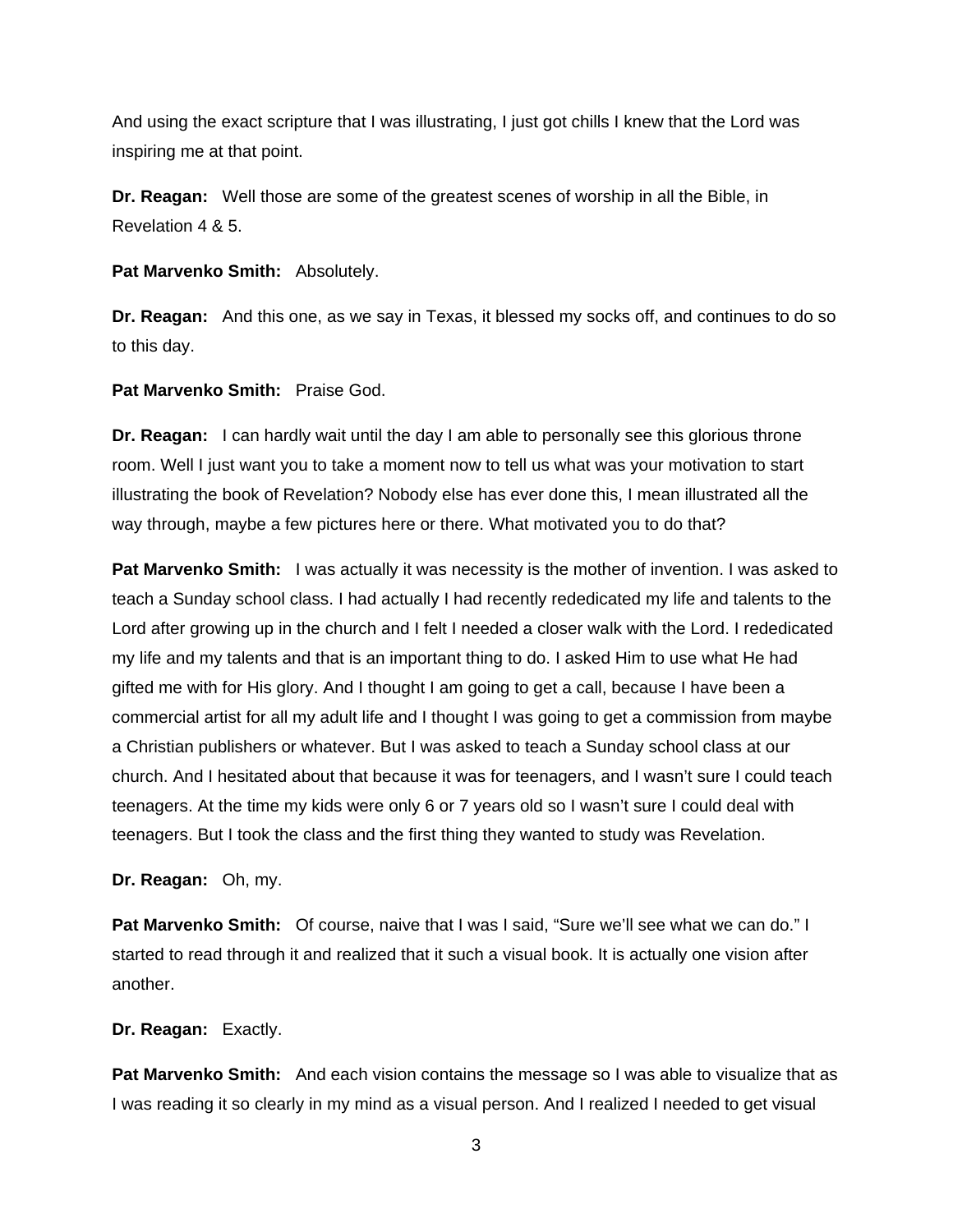teaching materials, went out looking for them in bookstores, Christian bookstores, nobody had anything like that. And I was just amazed, and frustrated to the point I did the illustrations for my Sunday school class.

**Dr. Reagan:** So you actually began this process of illustration to work with a group of 15 or 16 teenagers.

**Pat Marvenko Smith:** Yes.

**Dr. Reagan:** What a blessing to them.

**Pat Marvenko Smith:** And there grown and have families now and still remember it and tell me.

**Dr. Reagan:** Well did the word spread about these incredible illustrations and other people come to class?

**Pat Marvenko Smith:** Yeah we had some of the adults pop in every once in a while to see what was happening, what illustration was going on.

**Dr. Reagan:** Do you know what this reminds me of? When I was growing up the only version of the Bible we had was the King James Version and I did not enjoy reading it because to me it was like trying to read Shakespeare and I just couldn't understand it, it turned me off. And when I was a freshman in college my parents sent me a copy of the J.B. Phillips Paraphrase of the New Testament and the Bible just came alive. I started, I couldn't put it down. And I found out later on that during World War II J.B. Phillips was asked to teach a group of teenagers and as he taught them they didn't like reading the Bible. So what he did each week he would assign them a chapter and he would paraphrase it and they loved it, and he took that whole paraphrase together and that was the origin of the book.

**Pat Marvenko Smith:** Aren't teenagers wonderful they have inspired so many things?

**Dr. Reagan:** Well let me ask you at what point did you actually begin to put this in the form of a business ministry, slash ministry where you started putting these out all over the world.

**Pat Marvenko Smith:** Well our minister said to me, "You know Pat…" after I had finished the whole series. He said, "...you know this is something that you need to get out there because I have never seen anything like it in all my years of preaching." And he said, "It is so accurate to the Scripture, you need to put it out in a form that people can use." And I had no idea how I was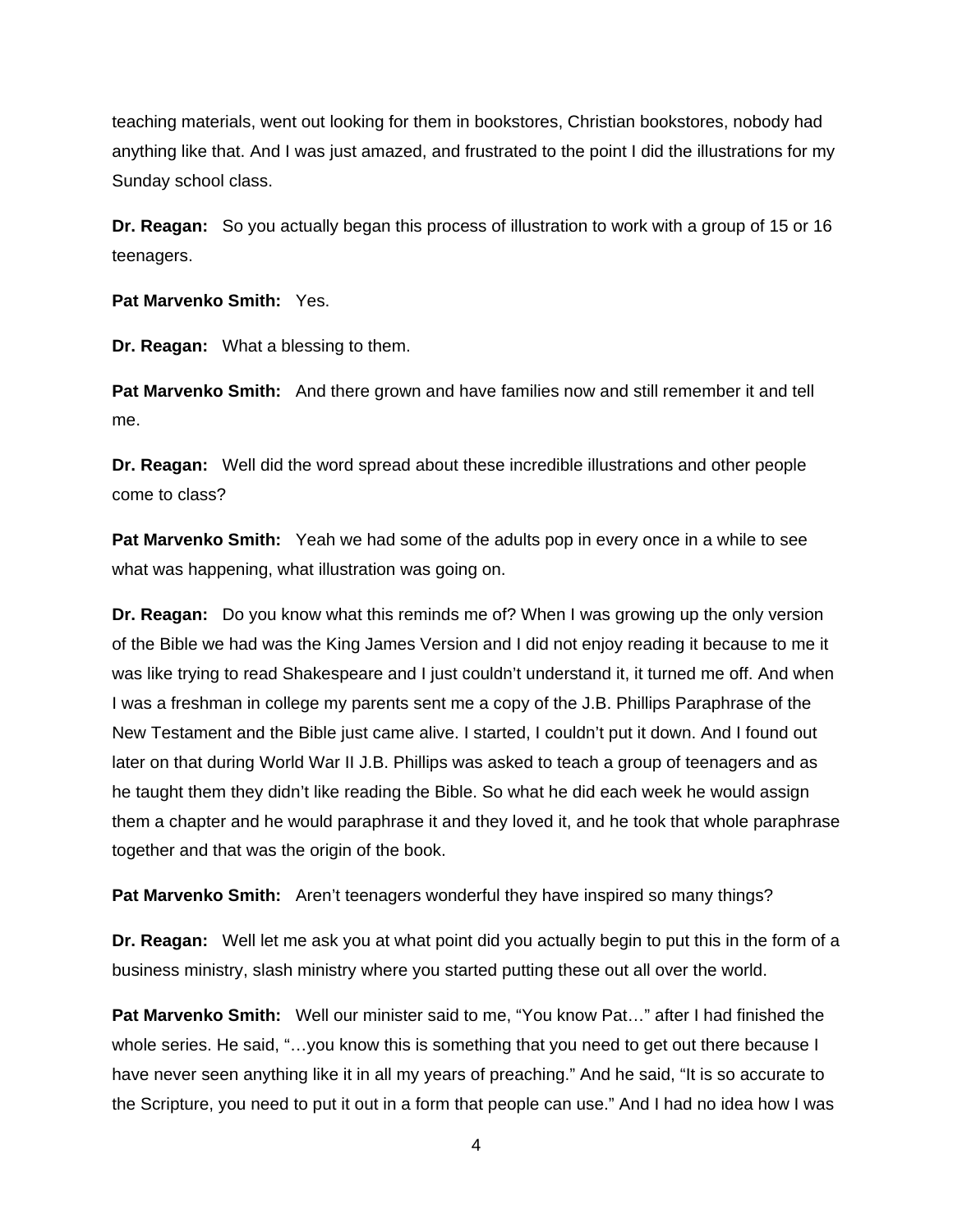going to do that. My husband had been laid off from US Steel for about 18 months at that point. Our unemployment was running out, we had no money, we had gone through savings and I said, "Well Lord if you want me to do something with this you are going to have to provide." We stepped out in faith and we put together a whole series of prints, went to a printer. I called about 10 printers in the Pittsburgh area where we are from and got one that gave me the best price and he happened to be a Christian. And so we started that way, printing.

**Dr. Reagan:** You put this together in slides did you?

**Pat Marvenko Smith:** At first we did, we took it to churches for about 10 years my husband and I traveled with our two boys, we had twin boys, traveled 7 different states and Canada too. And just to churches every week, almost every day of the week for a while. But eventually we did put that into a video that was for a while.

**Dr. Reagan:** Yes and that was just a few years ago that you put the video out, wasn't it?

Pat Marvenko Smith: Right, it was about 12 years ago now.

**Dr. Reagan:** Okay, that long, okay. Well now how many pictures have you drawn so far illustrating the book of Revelation?

### **Pat Marvenko Smith:** 40.

**Dr. Reagan:** 40, wow.

### **Pat Marvenko Smith:** 41.

**Dr. Reagan:** That's right you've got a new one.

**Pat Marvenko Smith:** That's right I did a new one, but it's not in print it's just in a CD.

**Dr. Reagan:** You know one of the things that is so great about your series is that you simply illustrate what the book of Revelation says without any interpretation.

**Pat Marvenko Smith:** Right.

**Dr. Reagan:** And so your pictures can be used by people of all view points.

**Pat Marvenko Smith:** Exactly.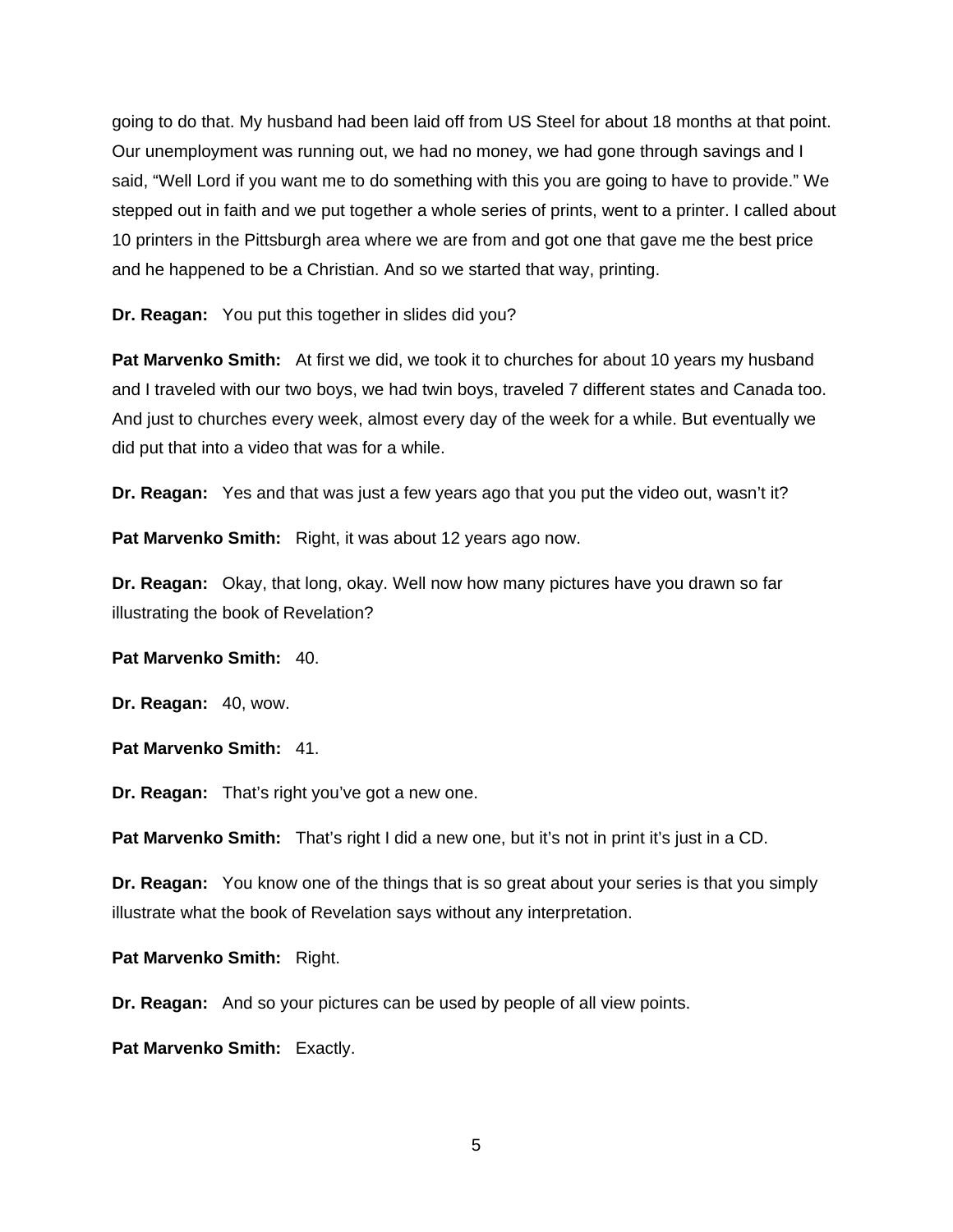**Dr. Reagan:** Whether they are Post-millennial, whether they are Pre-millennial, Amillennial, don't know the difference in a millennium or a centipede. They can use your pictures.

**Pat Marvenko Smith:** Yes and they have been used by all Christian denominations to this point.

**Dr. Reagan:** And of course pictures speak across cultural lines, they speak across language lines, so I would imagine they are used by people all over the world.

**Pat Marvenko Smith:** Exactly, people who don't even speak English, I have been able to ship to.

**Dr. Reagan:** You told me that you get letters that you have to get translators to translate for you because you don't know what they are saying.

**Pat Marvenko Smith:** That's right, especially e-mail now that we are on the Internet.

**Dr. Reagan:** Right, well that is something. Now are there any remaining illustrations of the book of Revelation that you yet have to do?

**Pat Marvenko Smith:** Well I know there is a lot in between, minor things, nothing is minor when it is talking about Scripture but I think I have illustrated the major points of Revelation so that people can take that and teach all the way through with sufficient visuals, a lot more than was out there before. So there may be some things in between but at this point I haven't been inspired to do them.

**Dr. Reagan:** Okay, well now what I want to do in a few moments we are going to take just a brief break, and what I want to do in a few moments is come back and start going through the book of Revelation showing you some of at least my favorite pictures and having you comment on them and tell us about the picture and the background of them, okay?

**Pat Marvenko Smith:** Sure, okay.

**Dr. Reagan:** Alright, just a moment.

## **Part 2**

**Dr. Reagan:** Welcome back to our interview of Pat Marvenko Smith who is considered to be Christendom's foremost illustrator of the book of Revelation. Her illustrations are used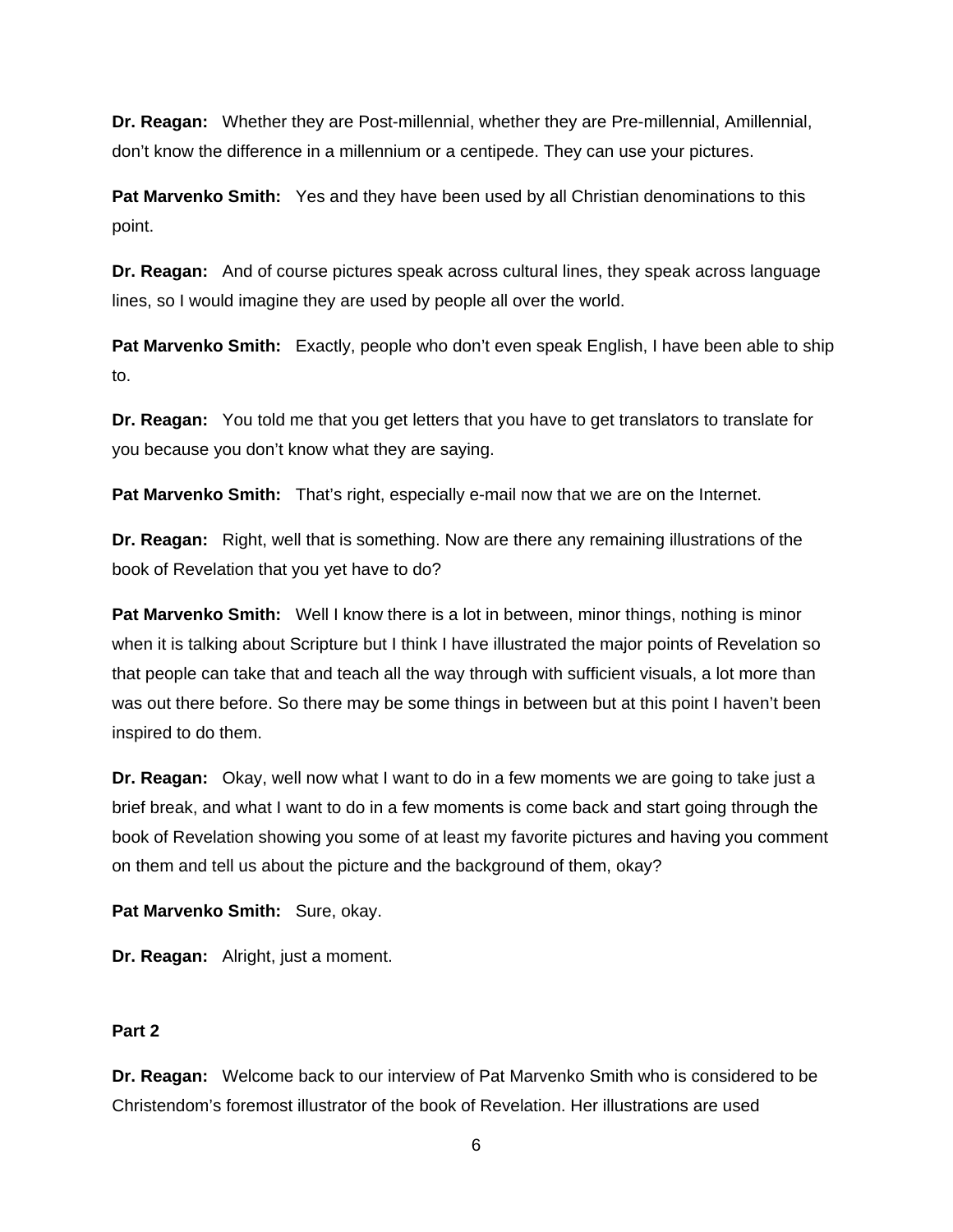worldwide by churches and ministries to illustrate the teaching and preaching of Revelation. Pat let's take a look here now at some more of your illustrations. And perhaps the one that is best known that I see everywhere on the Internet and publications and everything else is the one of the Second Coming of Jesus.

**Pat Marvenko Smith:** Yes, good things.

**Dr. Reagan:** Tell us about this marvelous picture.

**Pat Marvenko Smith:** Yes this is *King of Kings and Lord of Lords*, from Chapter 19 in Revelation. And this one, this is, He is coming back on the white horse in victory with the saints behind Him and the crowns on His head, He is crowned with many crowns. There is just a lot of symbolism in this picture it is such a powerful picture.

**Dr. Reagan:** Speaking about symbolism what is this coming out?

**Pat Marvenko Smith:** The sword is the Word of God and when I read that Scripture I thought, "Wouldn't that look funny with a sword sticking out of your mouth." But I tried to make it so it symbolic, so I tried to make it so it is just a symbol of the Word and it isn't real funny looking. And you don't see it at first until you look closely, then you can follow the line right up to His mouth, and it is the Word. But this picture, a funny story His face when I first did it I was unhappy with the face and I did it and then I white it out and did it again. And then my husband was just about to shoot the pictures of it, when we used a copy stand, he was just about to shoot the pictures of it and I said, "Wait, it's still not right." He is a very patient man. And so I went in and changed it for the third time, then I realized after I thought about it there are three separate faces.

**Dr. Reagan:** Three separate faces?

**Pat Marvenko Smith:** In that picture, but you can't always see the one. But I thought that is symbolic too, isn't it? How the Lord would inspire me to do that.

**Dr. Reagan:** Yeah, that is really something. Well I tell you even have the people in the background coming on their horses. And I've got a good friend, Don Perkins who is a full-time Bible prophecy minister, only black full-time prophecy minister in the United States, in San Diego and he says he already has his horse named.

**Pat Marvenko Smith:** Wow, okay. Okay.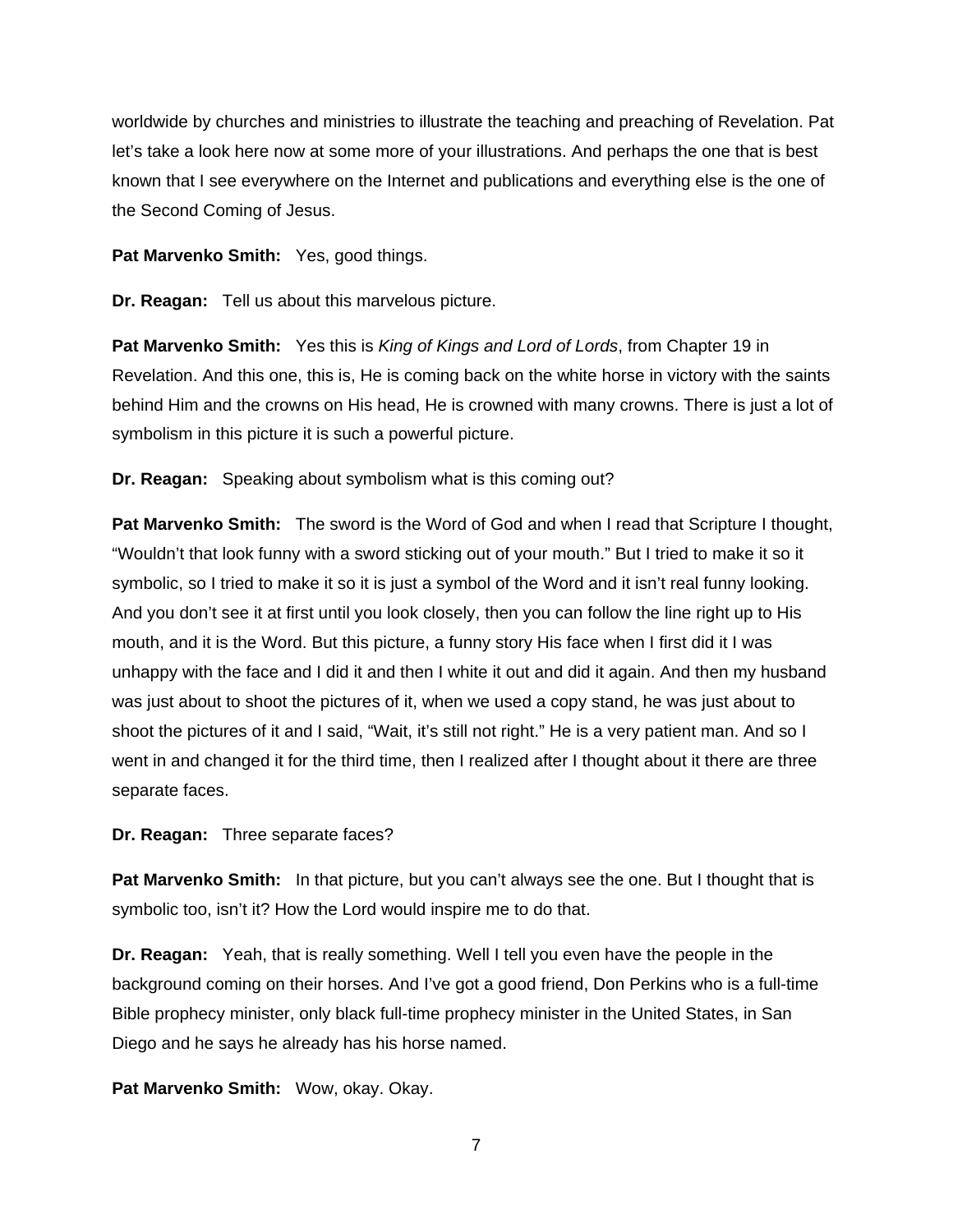**Dr. Reagan:** Let me ask you a question, you have done 40 illustrations, 41 of the book of Revelation. Do you have a personal favorite?

**Pat Marvenko Smith:** I like a lot of them, that one we just looked at is one, *The Emerald Throne*, but my favorite I think is the one called, *Through the Gate*. And *Through the Gate*, is a picture of, as the…

**Dr. Reagan:** That one….

**Pat Marvenko Smith:** Yes, as the city foursquare comes down out of Heaven, John talks that he is brought by the angel to measure the city and then he takes him, the angel takes John into the city to see into one of the gates that is open. Each gate was a single pearl.

**Dr. Reagan:** Yes.

**Pat Marvenko Smith:** Which is hard to imagine, but God can do anything. So it must have been huge, so what I did was take all the Scriptures in the Bible that I could find about Heaven.

**Dr. Reagan:** Okay.

**Pat Marvenko Smith:** And I put them all onto this one picture, it is a place of many mansions, and so I thought, "Well, Okay."

**Dr. Reagan:** Golden mansions.

**Pat Marvenko Smith:** Golden mansions, the street was of gold, transparent gold, and the water of life runs down the middle. The tree of life, I was surprised when, you know when you read something you picture it one way, but then when you have to illustrate it, you read it much more carefully. The Tree of Life was on both sides of the river and then I realized it is not one tree.

**Dr. Reagan:** No it is a type of tree.

**Pat Marvenko Smith:** It is a type of tree, and I put that on both sides of the river. So I learned a lot, illustrating you learn a lot. But so this is the most wonderful glorious hope that we have, is that we know when we go here there will be no more crying, no more tears…

**Dr. Reagan:** Amen, amen.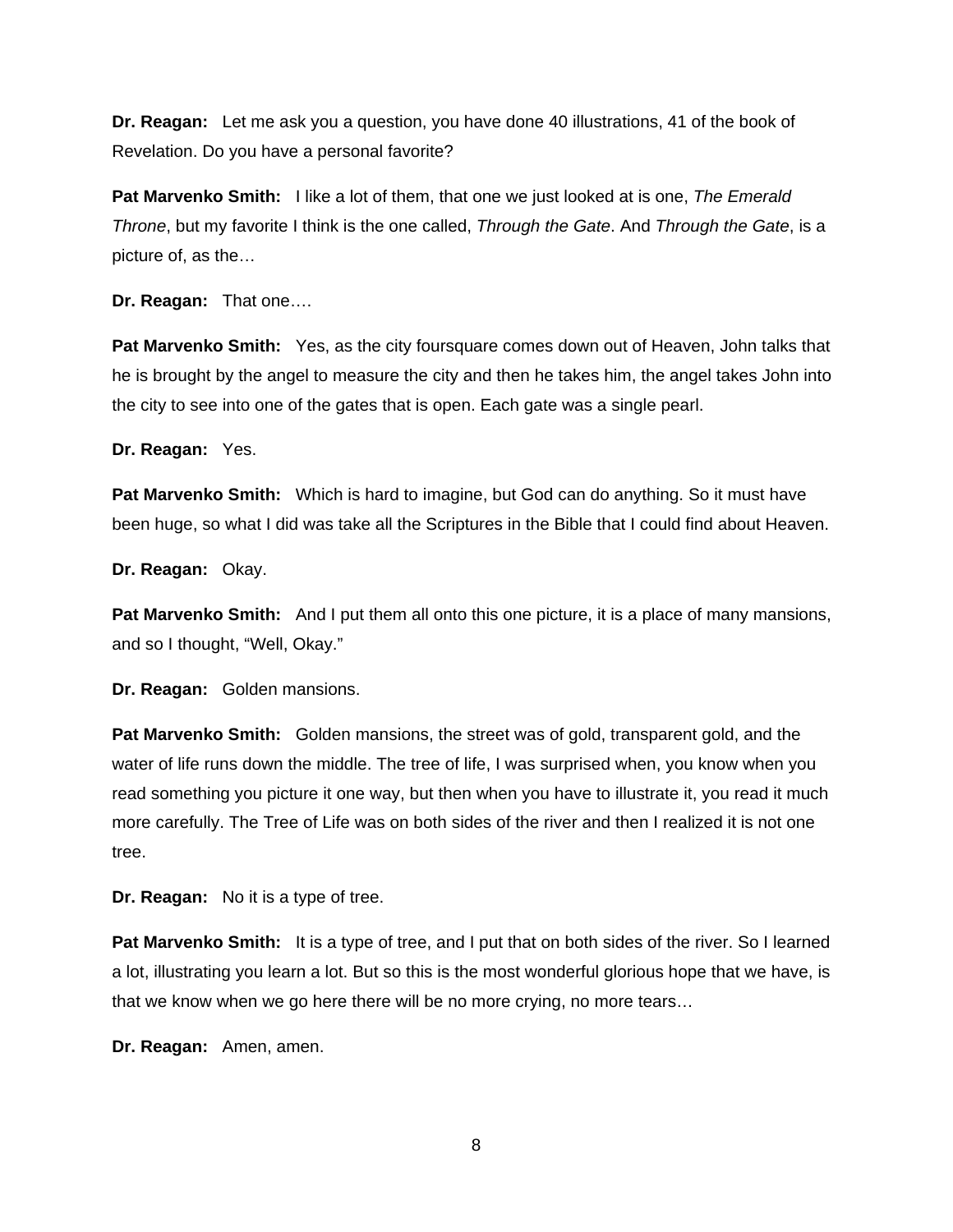**Pat Marvenko Smith:** Maybe tears of joy, but… And there will be no more night. So it is a wonderful, glorious, this is the hope as you get to the end it ends well.

**Dr. Reagan:** Right, now you keep talking about symbolism and to me one of the most symbolic pictures that you have painted in this series is the one of the 2 witnesses who will be testifying in the first 3 ½ years of the Tribulation in the city of Jerusalem.

**Pat Marvenko Smith:** Yes.

**Dr. Reagan:** That is a very symbolic picture, talk to us about some of the symbolism there.

**Pat Marvenko Smith:** Right, well the Scripture says and this is how I illustrated it; these are the 2 witnesses who are the two olive trees, and the two lamp stands. I thought how can witnesses be olive trees, so there is a lot of symbolism in there, but so when I illustrated it, if you look at the picture carefully you can see that the witnesses actually sort of blend into the trunk of the tree as it goes up and there is also the…

**Dr. Reagan:** Menorahs.

**Pat Marvenko Smith:** Menorahs, yeah, and this is also one of my favorites too just for the illustration factor, value of it too. But it is…

**Dr. Reagan:** What are you showing in the center and down below there?

**Pat Marvenko Smith:** This is the temple, there is also, this is the time when the temple was measured too, they say the measuring rod and then the Ark of the Covenant is shown is in the center of the temple in this picture. There was also something else about the witnesses, I know that many people interpret them as being in different ways, I personally think that it is Moses and Elijah because of the way it speaks about the Scripture about them shutting up the heavens which Elijah did, and about the… I forget what it was about Moses, it has been a long time since I have taught this book. But they seem to be, but there are other people in Scripture….

**Dr. Reagan:** When you start illustrating something like that do you just get a clear vision in your mind what you are going to do?

**Pat Marvenko Smith:** Sometimes I do right away as soon as I read the Scripture, it just I can close my eyes and I can picture it. And then sometimes some part of it will come to me. Sometimes it is very difficult, I know the one that was like that was in chapter 13 of the beast, I had a hard time with that.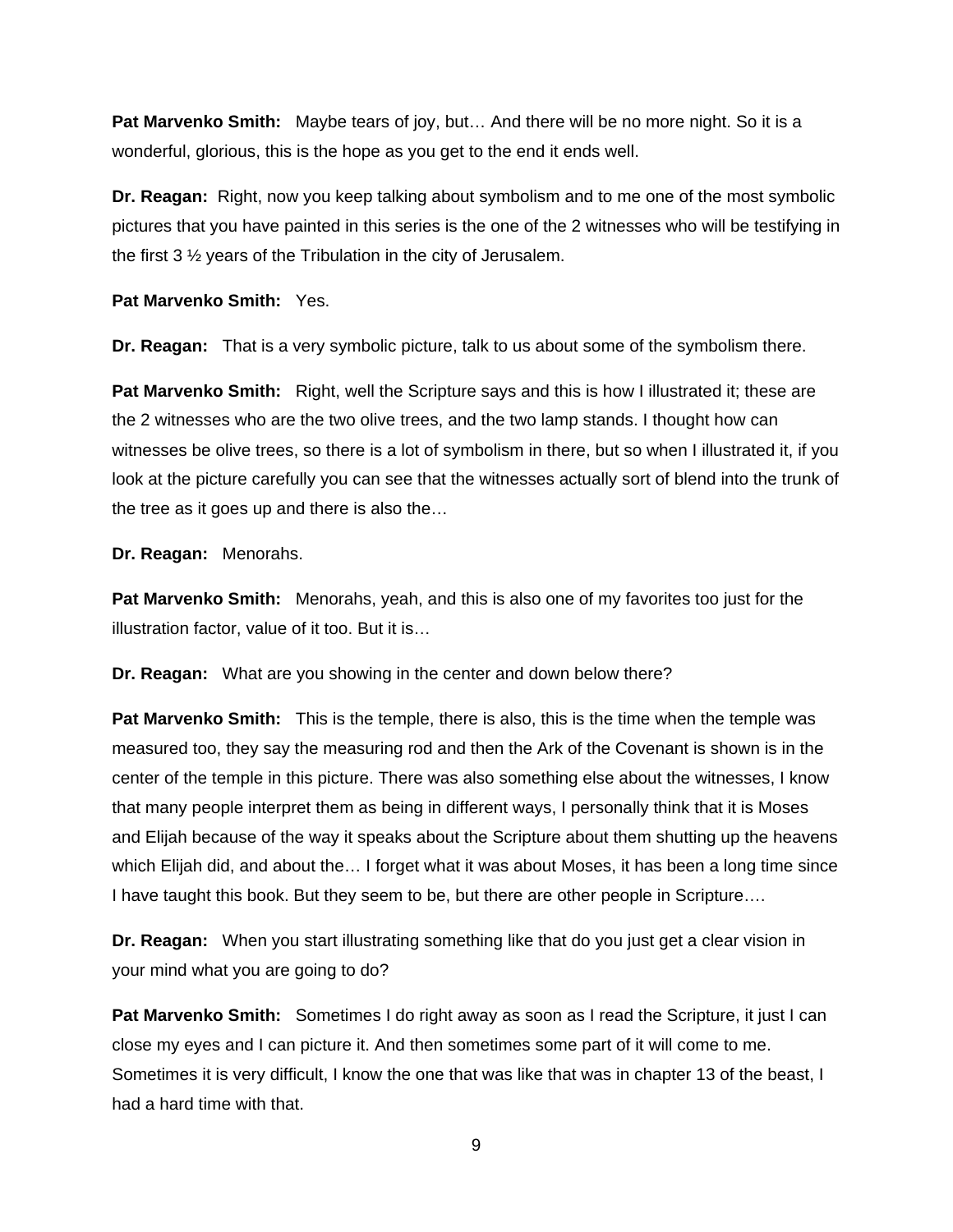**Dr. Reagan:** Oh, yes.

**Pat Marvenko Smith:** I will honestly will just pray, and every time I did an illustration of course I would pray first that God would lead me to exactly how He wanted. I felt such a responsibility because you will retain a picture much longer then when you hear anything you read and so I really felt a responsibility to my students at that time to illustrate it exactly as God wanted it. And so I would pray about it and then I would sometimes go to sleep and wake up in the middle of the night and I would have, I would know exactly how it was to be.

**Dr. Reagan:** Now one of your illustrations I thought was particularly effective, but one that is not a happy illustration because after all you are illustrating the book of Revelation here, it is talking about the Great Tribulation, was this one here, it is a illustration of the bowls of wrath and I thought it was just incredible the way you laid this out and illustrated each of the ones. Tell us about that particular one.

**Pat Marvenko Smith:** Right, and the picture goes clockwise from the bowl in the center as it is mentioned in the Scripture, each of the bowls as they are poured out... So it starts out with the sword, break out… The terrible boils, and then the sea turned to blood, and the streams the drinking water turns to blood and the scorching sun that burns people and then the…

**Dr. Reagan:** Darkness…

**Pat Marvenko Smith:** Darkness, yeah, over the throne of the beast. The three help me here, I don't remember now the three evil spirits that come across the Euphrates.

**Dr. Reagan:** Yes.

**Pat Marvenko Smith:** And there are also the hailstones, huge 100 pound hailstones falling from. So it is very graphically, very visually, you can see what the Scripture says right there.

**Dr. Reagan:** It is the best illustration I have ever seen of the bowls of wrath.

**Pat Marvenko Smith:** Thank you.

**Dr. Reagan:** It is really, really good. Pat, you know you mentioned something just a few moments ago that is very important and I know, I spent the first 20 years of my life as an University teacher before I went into the ministry and I know from experience that you can greatly increase the retention of any student through illustrations.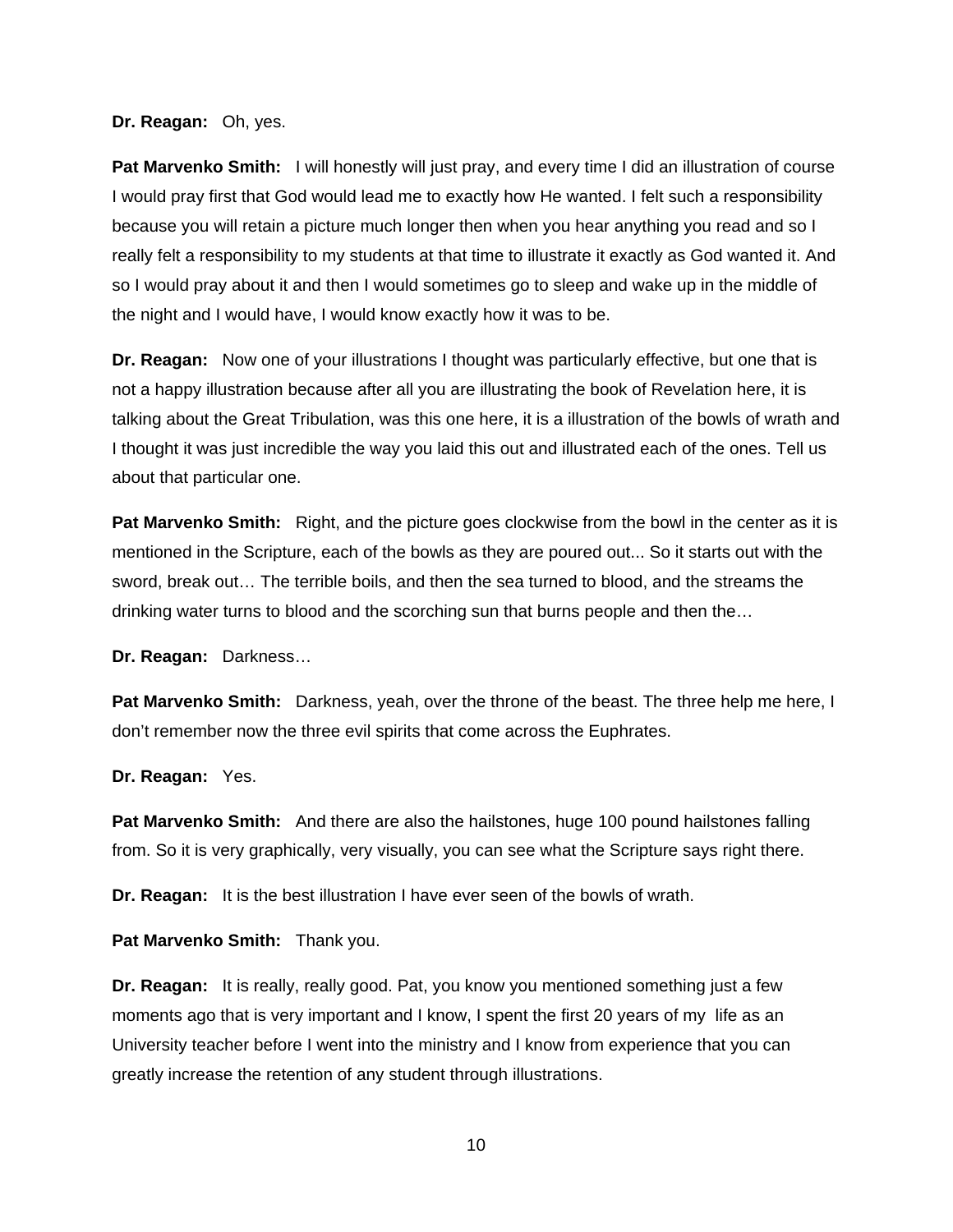**Pat Marvenko Smith:** Right.

**Dr. Reagan:** They will remember 50% more and longer if you can illustrate it to them in some way.

**Pat Marvenko Smith:** Right.

**Dr. Reagan:** These illustrations are so valuable in teaching the Word of God I want to try to get them out to as many people as possible as quickly as possible because I think the Lord is coming soon. And what I would like for you to do right now is look right into that camera in front of you and tell people how they can get in touch with you and tell them particularly about the CD and the video. Okay.

**Pat Marvenko Smith:** Alright, we do have a CD, well we have a CD with all the artwork there are 40 illustrations on that CD from the whole book of Revelation. And then we have, and that is available for like PowerPoint for teaching, we also have a DVD that is almost like a movie of Revelation and it takes these pictures and we just put it to music with narration right from the Scriptures, and it has some special effects that were added and animations and things like that.

**Dr. Reagan:** How long does the video run?

Pat Marvenko Smith: It's just under an hour.

**Dr. Reagan:** Under an hour.

**Pat Marvenko Smith:** And at the end there is a little interview with me.

**Dr. Reagan:** And music by the Pittsburgh Sympathy Orchestra.

**Pat Marvenko Smith:** Yes, we were so blessed to get. They didn't use complete orchestra, there were 20 musicians from the orchestra and they did it in triplicate, like they over tapped.

**Dr. Reagan:** Now both the CD and the DVD can be ordered directly from your website, tell people you website address.

Pat Marvenko Smith: They can, it is **[www.revelationillustrated.com](http://www.revelationillustrated.com/)** all one word.

**Dr. Reagan:** And if they want to get in touch with you personally can they do that through the website?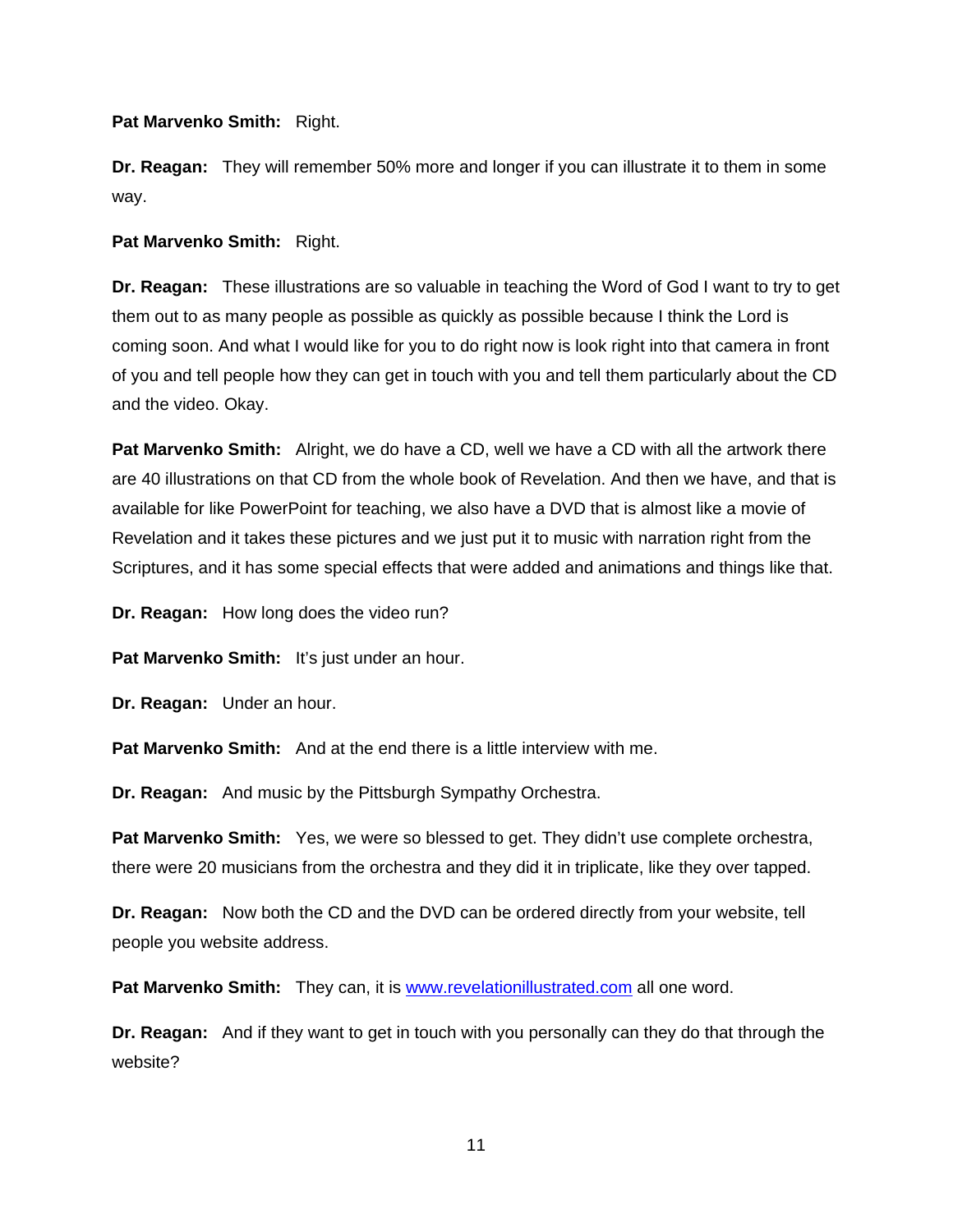**Pat Marvenko Smith:** They can do that through the website there is a contact on there and now we just have a small business, out of our home, it's my husband and I. So if you hear from us or get an e-mail from us, it is usually me or my husband sending you an e-mail so it is very personal. We also have a phone number that is an 800 number that I could give if you wanted a free brochure or anything like that. It is: 1-800-327-7330, and you can either place an order or ask for a free brochure if you don't have access to the internet you can do that.

**Dr. Reagan:** And folks I really want to really encourage you to go to her website called RevelationIllustrated.com because you will find in addition to the CD and the video you are going to find all kinds of materials there that you can get. Illustrations, large framed illustrations the whole thing. And you will find these to be wonderful as an aid in teaching the book of Revelation. Well several years ago we took all of your illustrations and some of your video and we produced a video that goes chapter by chapter through the book of Revelation and we entitled it *Revelation Revealed*, and what we want to do now if pause for just a moment and show you how you can get a copy of this particular video that we produced.

## **Part 3**

**Dr. Reagan:** Welcome back to my interview with Pat Marvenko Smith who is considered to be Christendom's foremost illustrator of the book of Revelation. Pat I would like to turn our attention for a moment to artwork that you have done that does not relate specifically to the book of Revelation. And one of your newest paintings is one I was really excited to see. In the book of Revelation there is no specific mention of the Rapture of the Church.

## **Pat Marvenko Smith:** Right.

**Dr. Reagan:** As I teach the book of Revelation I try to point out that I believe there is a symbolic type of the Church in chapter 4 when John is taken up to Heaven, but it's not called that.

#### **Pat Marvenko Smith:** Right.

**Dr. Reagan:** And you were faithful to go through and just illustrate what is specifically stated. But you recently produced an absolutely fabulous picture of the concept of the Rapture. Before we talk about the picture tell us first of all how did you happen to do this?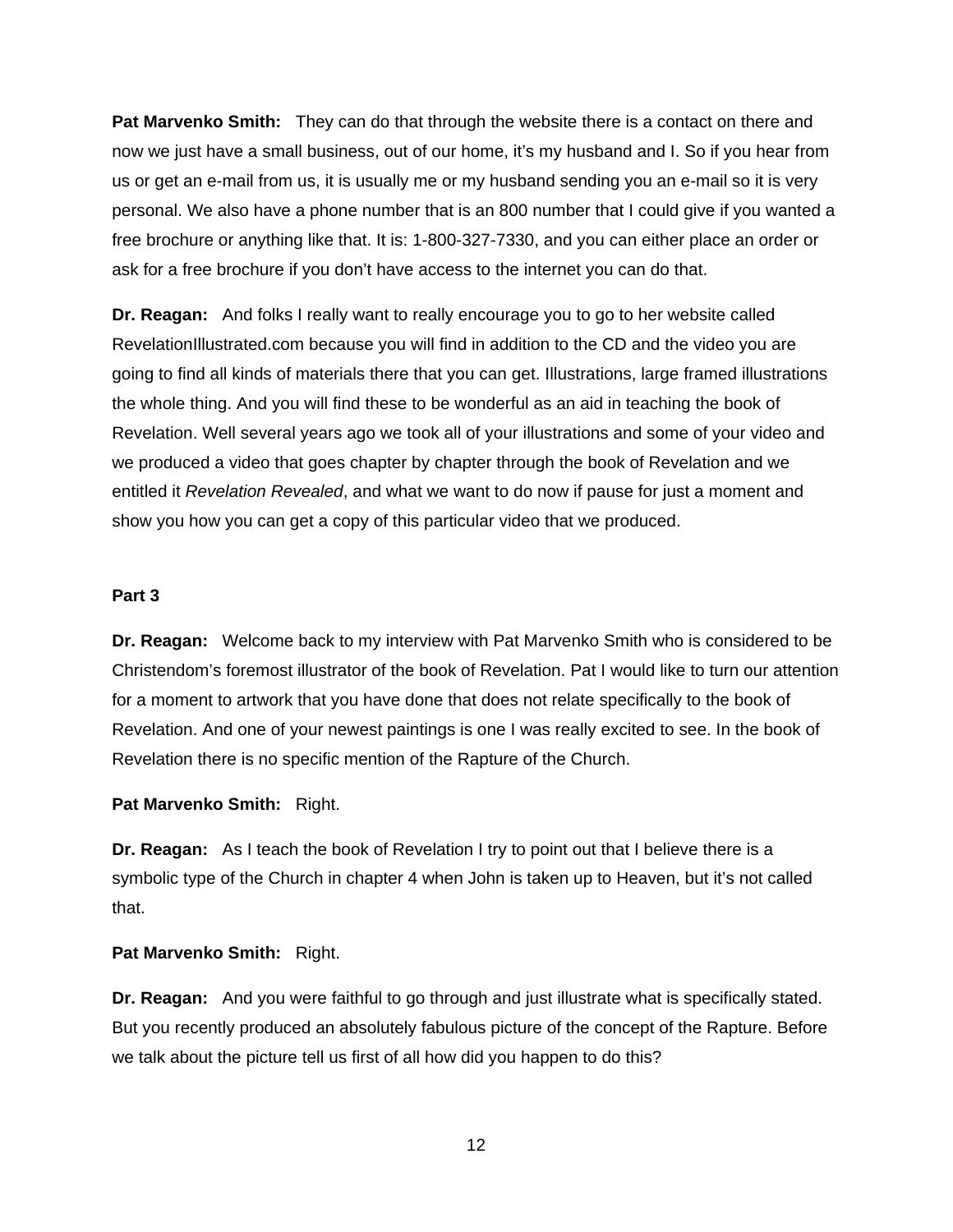**Pat Marvenko Smith:** Well, actually I had been asked for many years by different customers, "Do you have an illustration on the Rapture?" And I hadn't had time to get to one, so I was commissioned to do one, so that was like the Lord saying…

**Dr. Reagan:** Who commissioned you?

**Pat Marvenko Smith:** I was commissioned by ABC New Productions, in New York.

**Dr. Reagan:** ABC News?!

**Pat Marvenko Smith:** Yeah.

**Dr. Reagan:** What are they interested in the Rapture for?

**Pat Marvenko Smith:** Well the production company that is of ABC also produces video and television programs for Discovery. Which I didn't know, and now I know. And they were putting together a program on the Rapture.

### **Dr. Reagan:** Oh.

**Pat Marvenko Smith:** They were just going to explore all the different Christian views of it. And so they called me and they said, the producer said, "We need a picture of the Rapture and we saw your website and we love your art and we feel that you could do it." And I said, "Yeah, okay." She said, "And we need it in two weeks."

**Dr. Reagan:** Two weeks.

**Pat Marvenko Smith:** In two weeks. I said, "Are you sure, is there..." "No, we have a very strict schedule, and we have to have it in two weeks. If you can have it for us we will fly you here, you will go on the program." I said, "I will have it done in two weeks." And I did.

**Dr. Reagan:** Well I tell you something it had to be inspired by God because this is really something, and tell us about the picture.

**Pat Marvenko Smith:** Okay, well if you look at the picture it goes, and a lot of my illustrations are like that because you read left to right, this is how I have it. And as it starts out when it talks about, and this is from of course 1 Thessalonians 4, as we know. And the dead in Christ are raised first and meet with Christ in the air. And as you go along, and then we who are left alive will be taken with Him. And that is where you get towards the middle of the picture, there are people coming out of the car and in the background even, in the big picture. When you have a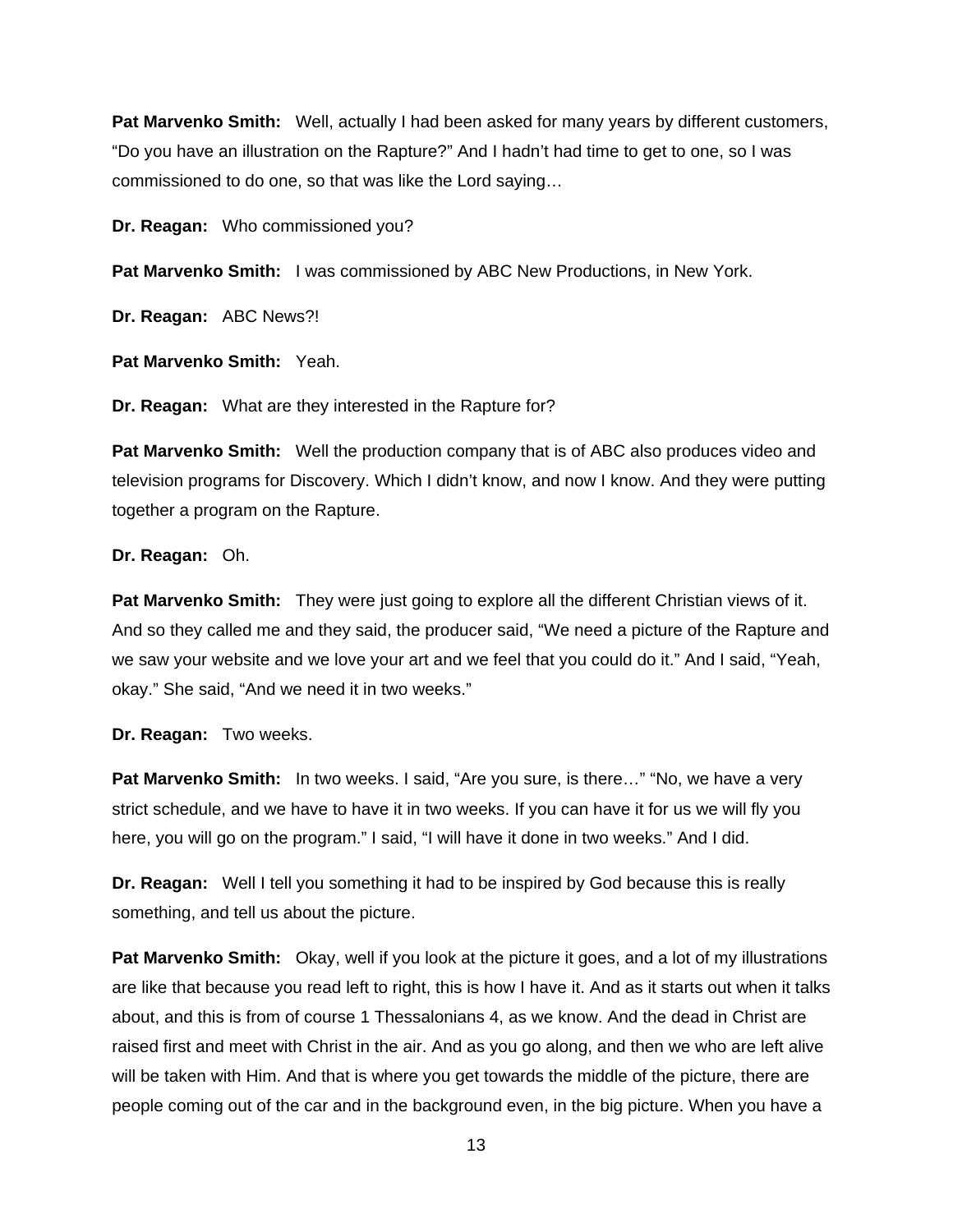large print of this that can be purchased and you can see all the details much better. And when you see way in the background there are people wrecking their cars and things like that. And then over to the right is the Scripture I put in also the Scripture that refers to this from Matthew 24 I believe it is as the one that will be in the field working, 2 will be in the field working and 1 will be left and 1 will be taken.

**Dr. Reagan:** One of the things that I love about this is you portray this, all these people going up to meet the Lord as the train of gown of the Bride of Christ. Jesus is coming for His Bride, it shows the bride meeting Jesus in the Heavens and the train of her gown is the saints going up.

**Pat Marvenko Smith:** Right, right, as they go up you can see the actual figures as they are going up but when it gets up to the Bride, as they get smaller and smaller they form the veil and the gown of the Bride as she meets Christ.

**Dr. Reagan:** Wow. Well it is a wonderful illustration and our time is almost up so I've got to do this next one very quickly. One that I just found recently that someone commissioned you to do I call the sovereignty of God and I just love this illustration, we don't have much time but tell us quickly about it.

**Pat Marvenko Smith:** It is the hand, well they called it *The Hand of God*, and it was done actually for someone who just needed for a website ministry and they commissioned it and we did it, we do a lot of commissions for book covers and publishers and things like that.

**Dr. Reagan:** To me it illustrates the fact that we, you know here are all the rulers of the world and they are making all of these plans and all these schemes and plots and they've got everything on the board and it's all, and God just reaches down and just throws it all off and says, "Hey, I am in control."

**Pat Marvenko Smith:** Right. He's in charge, um-huh, that's right.

**Dr. Reagan:** Great illustration.

**Pat Marvenko Smith:** Thank you.

**Dr. Reagan:** Man that is fantastic. I am going to using that in some of our publications I will guarantee you.

**Pat Marvenko Smith:** Okay.